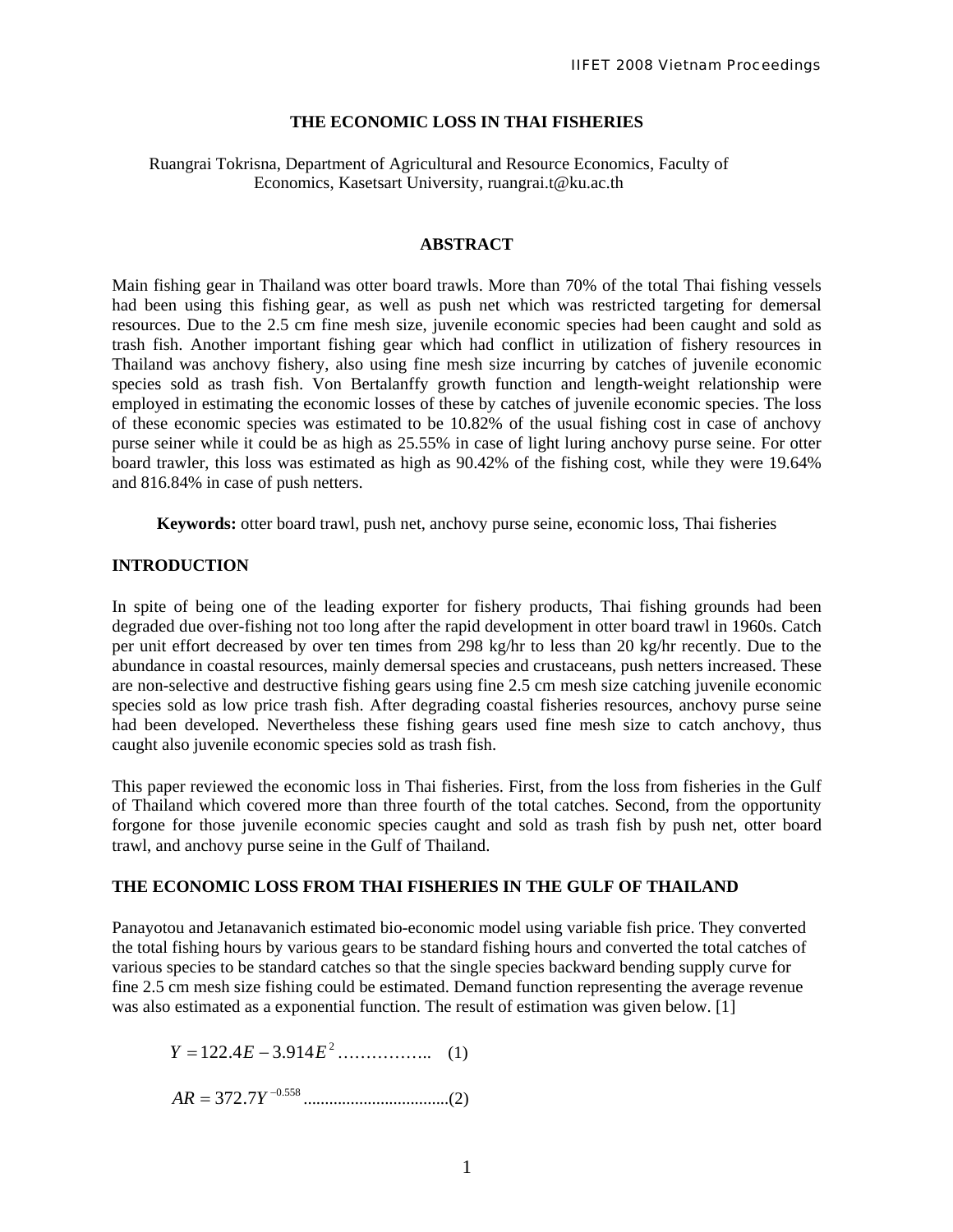$Y = \text{catch (ton)}$ 

 $E =$  standardized fishing effort (million hour)

 $AR = average$  catch revenue, price of the catch (Baht/ton)

From the estimated equations, maximum economic yield (MEY) at  $LRMC = AR$  was estimated, thus the fishing effort, total revenue, total cost, profit, consumer surplus, and total benefit (including resource rent and consumer surplus). The fishing effort at MEY was estimated to be 11.8 million standard fishing hours with the catch of 900 thousand ton. The total benefit including profits or resource rent and the consumer surplus was 14,173 million baht. The actual fishing effort was 62.71% greater than the MEY level, while the catch was 11.11% greater than the optimum effort at MEY. The actual cost was 62.73% higher than the cost at MEY while the revenue was 17.67% lower, thus a lower resource rent by 67.43% Due to greater catch the actual consumer surplus was 4.77% higher than the consumer surplus at MEY. Nevertheless the total actual benefit was 18.92% lower than the benefit at MEY. The lower benefit in this estimated year reflected forgone benefit or the economic loss of 2,682 million baht. Perpetually at the 5% discount rate assuming the same loss throughout, this loss would be 53,640 million baht.

At open access, without any effective management, the fishing effort was more than double that of MEY (118.64% greater), while catch would be 33.33% lower. Revenue was 16.41% lower while the cost was 118.65% higher while resource rent would be depleted. Consumer surplus was 16.40% lower due to less catch. In case of open access, without effective management, the loss would be 6,213 million baht a year or perpetually a total of 124,260 million baht. (Table 1)

|                            |                |          |              |            | <b>Resource</b> | <b>Consumer</b> | <b>Total</b> |  |
|----------------------------|----------------|----------|--------------|------------|-----------------|-----------------|--------------|--|
| <b>Item</b>                | <b>Effort</b>  | Catch    | Revenue      | Cost       | rent            | surplus         | benefit      |  |
|                            | (mill.std.hr.) | (ton)    | $(mill.\nB)$ | $(mill.\n$ | $(mill.\n$      | $(mill.\nB)$    | $(mill.\n$   |  |
| <b>Maximum</b>             |                |          |              |            |                 |                 |              |  |
| economic yield             |                |          |              |            |                 |                 |              |  |
| (MEY)                      | 11.8           | 900      | 7,531        | 2,879      | 4,651           | 9,522           | 14,173       |  |
| % change as compare to MEY |                |          |              |            |                 |                 |              |  |
| <b>Actual</b>              | 62.71          | 11.11    | $-17.67$     | 62.73      | $-67.43$        | 4.77            | $-18.92$     |  |
| <b>Open access</b>         | 118.64         | $-33.33$ | $-16.41$     | 118.65     | $-100.00$       | $-16.40$        | $-43.84$     |  |

**Table 1: Economic loss of Thai fisheries in the Gulf of Thailand**

Source: Calculated from Panayotou and Jetanavanich (1987).

## **THE ECONOMIC LOSS FROM BY CATCHES OF JUVENILE ECONOMIC SPECIES**

Three main fishing gears in the Gulf of Thailand i.e. otter board trawl, push net, and anchovy purse seine using fine mesh size catching juvenile economic species as by catches and sold them as trash fish at low price. In this section von Bertalanffy growth function and Sparre length-weight relation were employed to estimate the opportunity cost in term of forgone value of marketable of those by catches in case that they could grow to marketable size before being caught by Thai fishing vessels.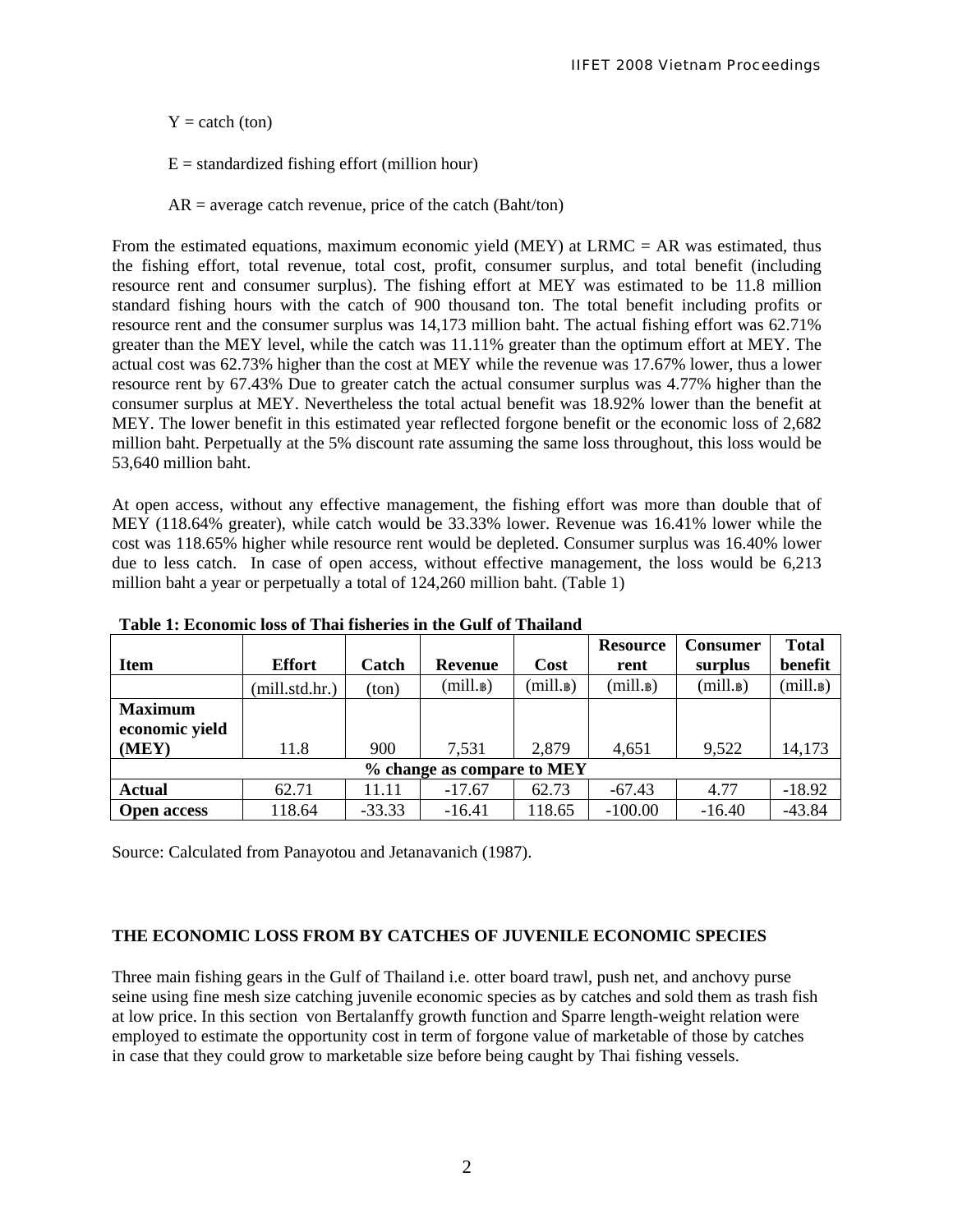### **The estimation**

From each fishing vessel catches of juvenile economic species were collected. The length and the catch weight of the each juvenile economic species were recorded. From the length, the weight of one fish could be calculated by Sparre length-weight relationship.

 …………………………………(3) *b ttn <sup>n</sup>* = *aLW*

 $W_{t_n}$  = weight of one juvenile fish (gm/fish)

$$
I_{t_n} = \text{length of one juvenile fish (cm.)}
$$

 $a, b$  = biological parameters for each juvenile economic species

Then from the record on weight of that by catch juvenile species,  $N_{t_n}$  the number of juvenile fish could be calculated by dividing the weight by  $W_{t_n}$  as estimated from (3). From this number the number of survival fish at marketable size could be estimated from the following.

………………………(4) *tz tt eNN p n* Δ− =

$$
N_{t_p} = \text{number of survived fish}
$$

 $Z =$  mortality rate

 $=$  time length from the time being caught as juvenile until growing to marketable size Δ*t*

This Δ*t* could be calculated from von Bertalanffy growth function.

………………….(5) )1( *tk <sup>t</sup> eLL <sup>p</sup>* Δ− <sup>∞</sup> −=

$$
I_{t_p} =
$$
marketable size length of the economic species

 $L_{\infty}$  = the length at infinity *k*,  $L_{\infty}$  = biological parameters.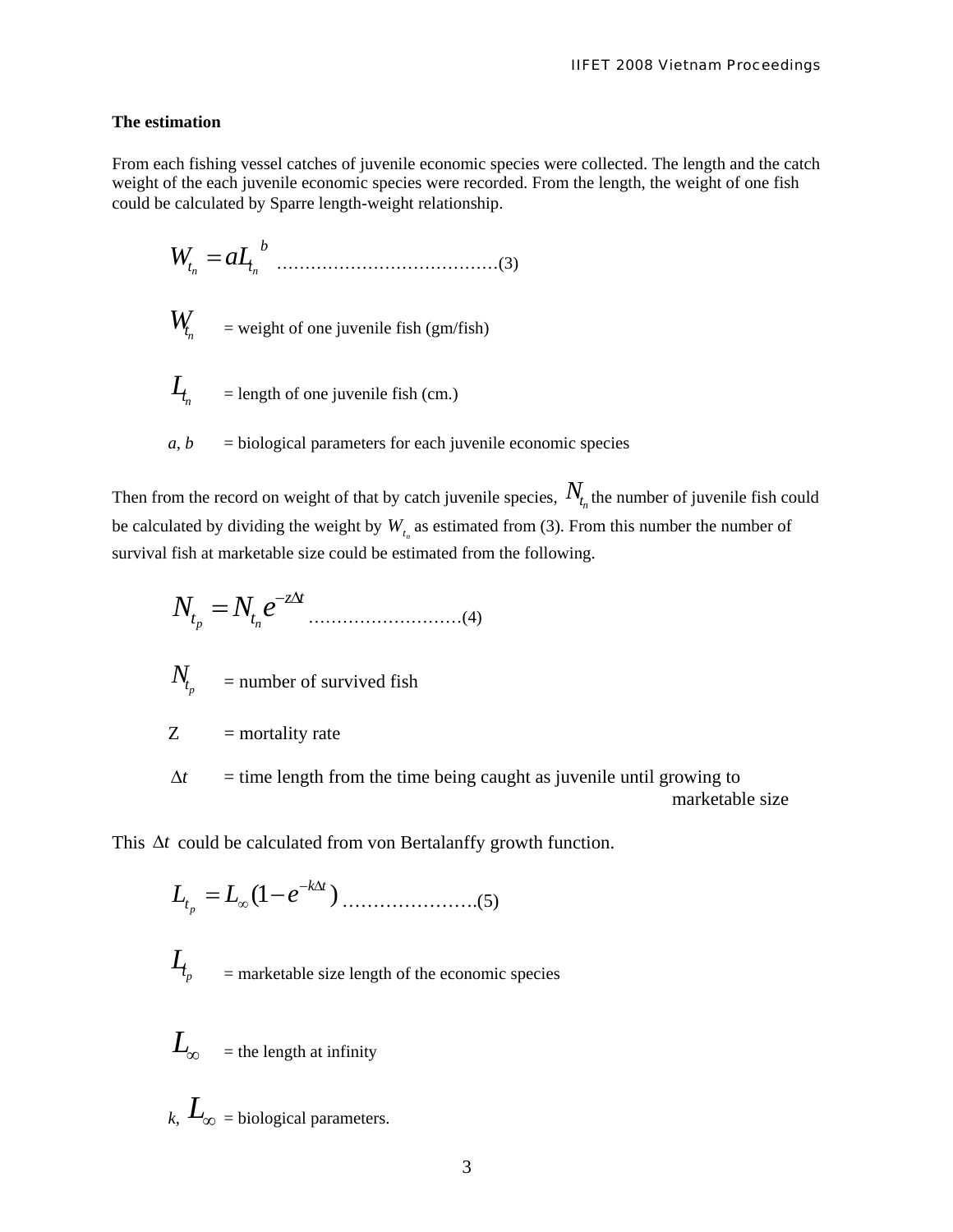Then calculate the weight of each marketable size economic fish.

……………………… (6) *b ttp <sup>p</sup>* = *aLW*

Find the forgone value by multiplying the weight, number, and marketable price, *p*.

$$
Loss = N_{t_p} * W_{t_p} * p \dots (7)
$$

The estimation had been done for small otter board trawler  $(< 14 \text{ m long})$  and push netter in the upper Gulf of Thailand, push netter in the lower Gulf of Thailand, anchovy purse seiner, and anchovy light luring purse seiner in the eastern Gulf of Thailand.

#### **The Results**

In term of catch weight, 78.53% of total catch of push netter in the upper Gulf was juvenile economic species which if had been left to grow to marketable size could be caught at the value of more than 8 times higher than the total cost of this push net fishing. This could be explained by the demersal resource abundance in the earlier 1990s. Push net in the upper Gulf was non-selective gears and had a severe impact on coastal fishery resource abundance.

Second highest in term of economic loss as percentage of total fishing cost was the small otter board trawler in the upper Gulf. The economic loss was estimated to be 90.42% of the fishing cost. Accounting for these forgone, push net and small otter board trawl in the upper Gulf in early 1990s, in spite of the fishing profits of 20.67% and 3.89% of fishing cost, could not be profitable fishing gears.

Push net in the lower Gulf in late 1990s caught less percent of juvenile economic species compared to the upper Gulf. Due to less resource abundance the rate of profit was lower. Economic loss from forgone was 19.64%.

For anchovy purse seiner in mid 1990s the profit was 45.87% of total fishing cost. Nevertheless this had accounted for net revenue from processing on board, not just the fresh catches. The economic loss from juvenile by catches was 10.82%. This was the only fishing gear that was still profitable after deducting the forgone cost. Anchovy light luring purse seiner caught more juvenile economic species, 39.36% of total catch. While the fishing profit was only 2.34%, the economic loss from forgone value of economic species was 25.55% of total cost.

Three of the selecting fishing gears could not be profitable accounting for economic loss of forgone economic species caught as by catches and sold as trash fish. (Table 2)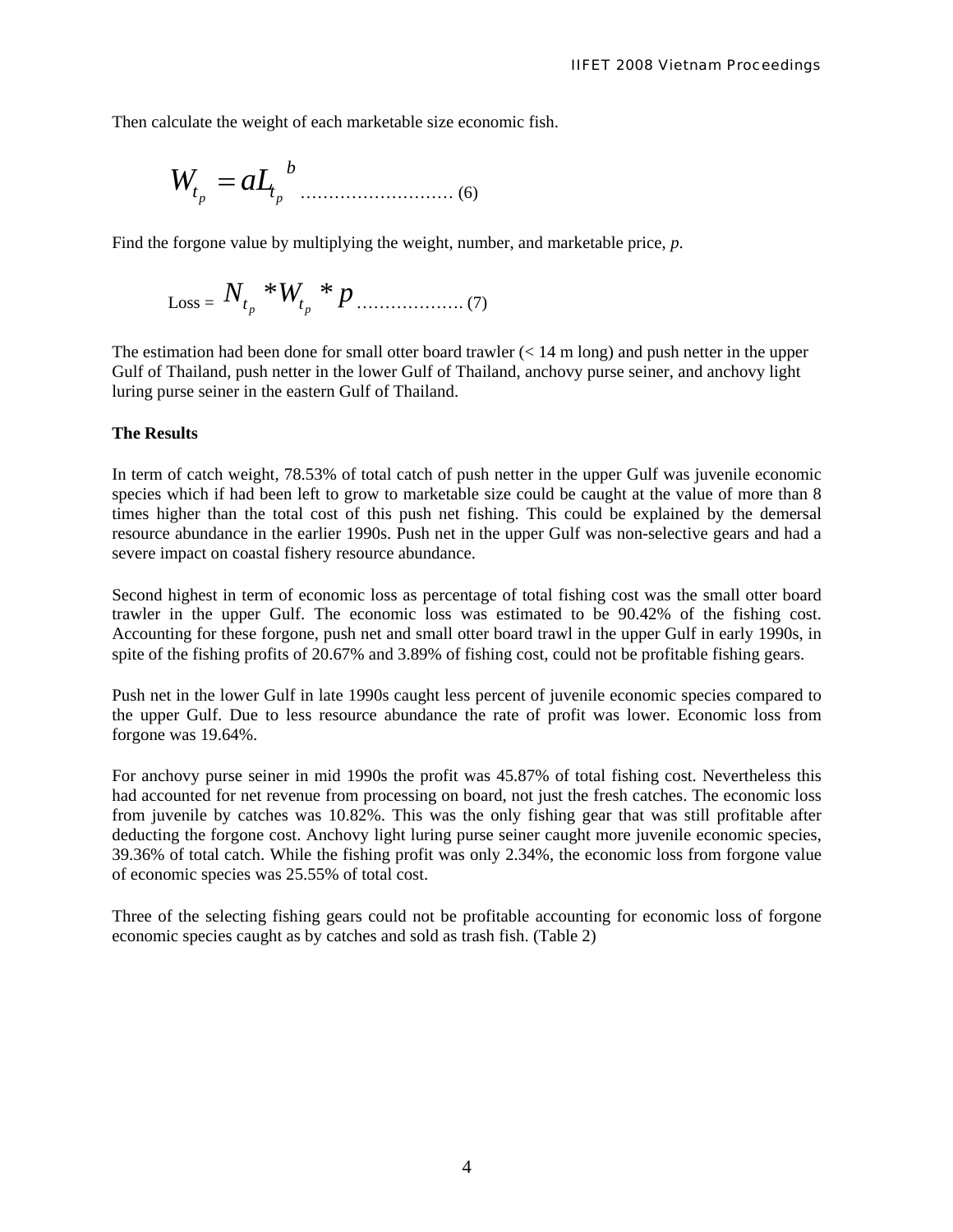|                          | <b>Fishing</b>    | Juvenile economic<br>species by catches | <b>Fishing</b><br>profit<br>as $%$ of | <b>Economic loss</b>          |  |
|--------------------------|-------------------|-----------------------------------------|---------------------------------------|-------------------------------|--|
| <b>Item</b><br>ground    |                   | as % total catch<br>weight              | total fishing<br>cost                 | as % of total fishing<br>cost |  |
| <b>Small otter board</b> |                   |                                         |                                       |                               |  |
| trawler*1                | Upper Gulf        | 1.53                                    | 3.89                                  | 90.42                         |  |
| Push netter*1            | <b>Upper Gulf</b> | 78.53                                   | 20.67                                 | 816.84                        |  |
| Push netter*2            | Lower Gulf        | 15.25                                   | 0.32                                  | 19.64                         |  |
| <b>Anchovy purse</b>     |                   |                                         |                                       |                               |  |
| seiner*3                 | Eastern Gulf      | 1.92                                    | 45.87                                 | 10.82                         |  |
| <b>Anchovy light</b>     |                   |                                         |                                       |                               |  |
| $luring*3$               | Eastern Gulf      | 39.36                                   | 2.34                                  | 25.55                         |  |

**Table 2: Economic loss from by catches of economic juvenile species by selected type of fishing vessels** 

Source: Calculated from \*1 Suteemeechaikul (1992) \*2 Dechboon (1998) and \*3 Saikliang (1995).

In Table 3 the percentages of juvenile economic species caught as trash fish were given, so did the percentages of economic loss in term of forgone marketable size (having the total cost  $= 100\%$ ), by species.

For small otter board trawl, the highest weight of by catches was crocker (0.63% of total catch) but due to lower price of marketable size, the economic loss was 11.23%of total fishing cost. School shrimp had the highest loss (40.16%) while the catch share was only 0.19%. In term of weight share, following crocker were sardinellas, school prawn, mantis shrimp, squid, cuttlefish, swimming crab, and trevallies in respective order. In term of loss following the school prawn were swimming crab, crocker, mantis shrimp, sardinellas, squid, cuttlefish, and trevallies in respective order.

For push net in the upper Gulf, the economic loss was as high as more than 8 times of the fishing cost. The highest loss was school prawn, followed by banana shrimp, swimming crab, trevallies, sadinellas and crocker. In term of percentage in total catch, the highest was school prawn (25.00%), followed by trevallies, sardinellas, crocker, swimming crab, and banana shrimp. In the lower Gulf the highest loss was squid and swimming crab while the highest weight were sardinellas, anchovy and swimming crab. The loss was only 19.84% of the total fishing cost, due to less resource abundance, in fishing ground as well as in time.

For anchovy purse seine in the eastern Gulf, the highest weight by catch was sardinellas (1.32%), followed by Indian mackerel, trevallies, and squid while in term of loss the highest was squid (8.33% from the total 10.82%) followed by sardinellas, Indian mackerel, and trevallies. The economic loss from anchovy light luring purse seine was higher being 25.55%. The highest loss was sardinellas (12.62%) and Indian mackerel (12.06%). In term of weight, by catches were 39.36% in total, mainly sardinellas (29.84%).

Accounting for economic loss due to forgone marketable size of juvenile economic species caught and sold as trash fish, fisheries in the Gulf of Thailand could not be profitable.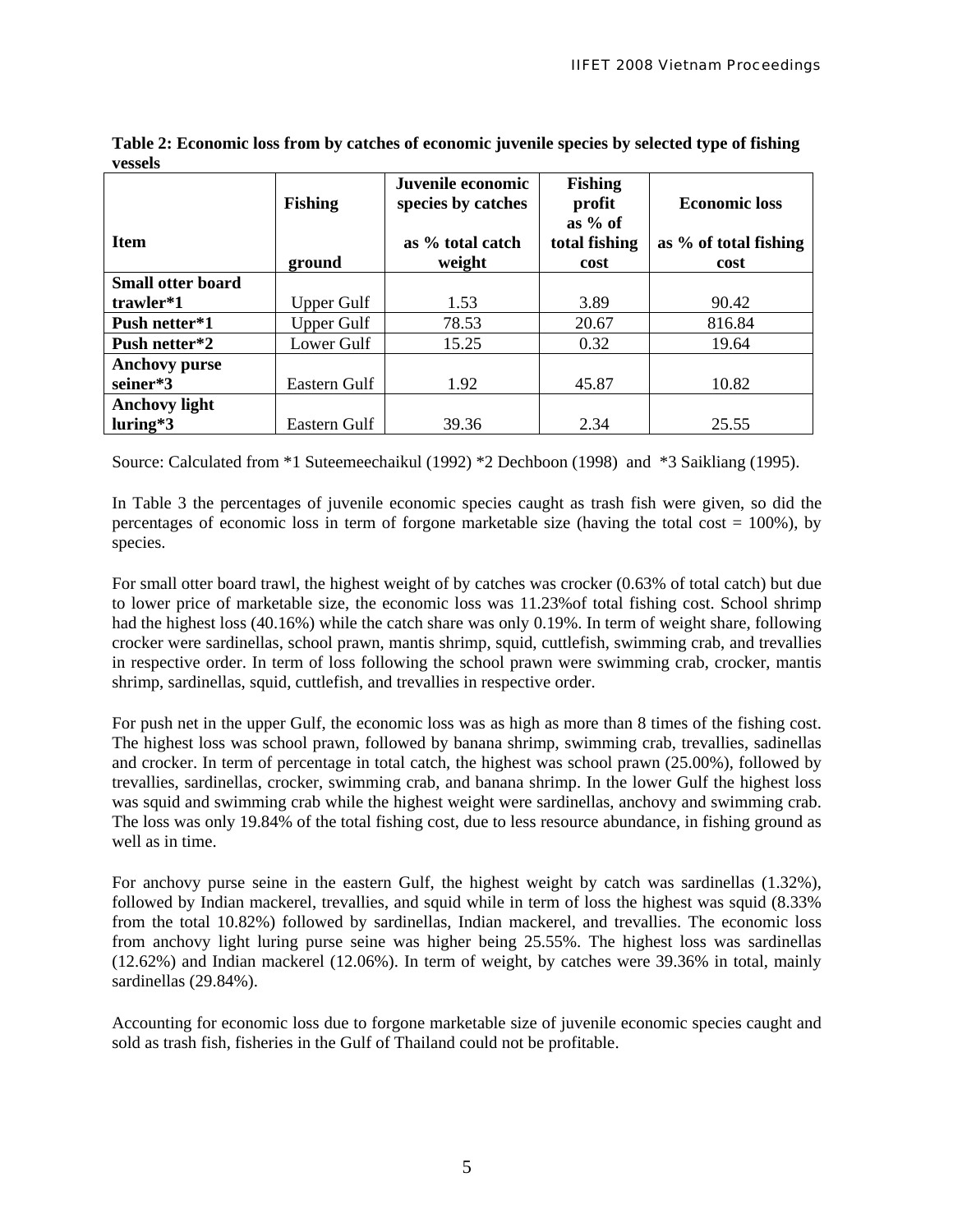|                    | % Weight                                  |                                      |                                                     |                                            |              |  |  |  |
|--------------------|-------------------------------------------|--------------------------------------|-----------------------------------------------------|--------------------------------------------|--------------|--|--|--|
|                    | in total                                  | Loss as % of                         |                                                     | % Weight in                                | Loss as % of |  |  |  |
| <b>Species</b>     | catch                                     | total fishing cost                   | total catch<br>total fishing cost<br><b>Species</b> |                                            |              |  |  |  |
|                    | Gulf*1                                    | Small otter board trawl in the upper |                                                     |                                            |              |  |  |  |
|                    |                                           |                                      |                                                     |                                            |              |  |  |  |
| Crocker            | 0.63                                      | 11.27                                |                                                     |                                            |              |  |  |  |
| Sardinellas        | 0.30                                      | 9.28                                 |                                                     |                                            |              |  |  |  |
| Trevallies         | 0.01                                      | 0.49                                 |                                                     |                                            |              |  |  |  |
| Squid              | 0.09                                      | 2.10                                 |                                                     |                                            |              |  |  |  |
| Cuttlefish         | 0.07                                      | 2.00                                 |                                                     |                                            |              |  |  |  |
| Mantis             |                                           |                                      |                                                     |                                            |              |  |  |  |
| shrimp<br>School   | 0.19                                      | 10.26                                |                                                     |                                            |              |  |  |  |
| prawn              | 0.19                                      | 40.16                                |                                                     |                                            |              |  |  |  |
| Swimming           |                                           |                                      |                                                     |                                            |              |  |  |  |
| crab               | 0.06                                      | 14.85                                |                                                     |                                            |              |  |  |  |
| <b>TOTAL</b>       | 1.53                                      | 90.42                                |                                                     |                                            |              |  |  |  |
|                    | Push net in the upper Gulf*1              |                                      | Push net in lower Gulf*2                            |                                            |              |  |  |  |
| Crocker            | 10.41                                     | 11.46                                | Crocker                                             | 2.17                                       | 1.31         |  |  |  |
| Sardinellas        | 15.05                                     | 28.93                                | Flatfish                                            | 0.08                                       | 0.02         |  |  |  |
|                    |                                           |                                      | Sand                                                |                                            |              |  |  |  |
| Trevallies         | 16.94                                     | 91.82                                | whiting                                             | 0.15                                       | 0.14         |  |  |  |
| School             |                                           |                                      |                                                     |                                            |              |  |  |  |
| prawn              | 25.00                                     | 324.29                               | Big eyes                                            | 0.02                                       | 0.01         |  |  |  |
| Banana             |                                           |                                      | Threadfin                                           |                                            |              |  |  |  |
| shrimp<br>Swimming | 1.38                                      | 201.42                               | bream                                               | 0.82                                       | 0.87         |  |  |  |
| crab               | 9.75                                      | 158.91                               | Lizard fish                                         | 0.75                                       | 0.17         |  |  |  |
|                    |                                           |                                      | Blacktip                                            |                                            |              |  |  |  |
| <b>TOTAL</b>       | 78.53                                     | 816.84                               | goat fish                                           | 0.05                                       | 0.01         |  |  |  |
|                    |                                           |                                      | Anchovy                                             | 3.13                                       | 0.24         |  |  |  |
|                    |                                           |                                      | Indo-Pacific                                        |                                            |              |  |  |  |
|                    |                                           |                                      | mackerel                                            | 0.37                                       | 0.32         |  |  |  |
|                    |                                           |                                      | Sardinellas                                         | 3.41                                       | 0.07         |  |  |  |
|                    |                                           |                                      | Trevallies                                          | 1.49                                       | 0.42         |  |  |  |
|                    |                                           |                                      | Squid                                               | 0.34                                       | 13.59        |  |  |  |
|                    |                                           |                                      | Cuttlefish                                          | 1.38                                       | $-0.04$      |  |  |  |
|                    |                                           |                                      | Swimming                                            |                                            |              |  |  |  |
|                    |                                           |                                      | crab                                                | 1.08                                       | 2.53         |  |  |  |
|                    |                                           |                                      | <b>TOTAL</b>                                        | 15.25                                      | 19.64        |  |  |  |
|                    | Anchovy purse seine in the eastern Gulf*3 |                                      |                                                     | Anchovy light luring in the eastern Gulf*3 |              |  |  |  |
| Indian             |                                           | 0.77                                 | Indian<br>mackerel                                  |                                            |              |  |  |  |
| mackerel           | 0.32                                      |                                      |                                                     | 8.76                                       | 12.06        |  |  |  |
| Sardinellas        | 1.32                                      | 1.68                                 | Sardinellas                                         | 29.84                                      | 12.62        |  |  |  |
| Trevallies         | 0.21                                      | 0.04                                 | Trevallies                                          | 0.27                                       | 0.08         |  |  |  |
| Squid              | 0.07                                      | 8.33                                 | Squid                                               | 0.49                                       | 0.79         |  |  |  |
| <b>TOTAL</b>       | 1.92                                      | 10.82                                | <b>TOTAL</b>                                        | 39.36                                      | 25.55        |  |  |  |

## **Table 3: Share of juvenile economic species in catch weight and economic loss as percentage of total cost**

Source: Calculated from \*1 Suteemeechaikul (1992) \*2 Dechboon (1998) and \*3 Saikliang (1995).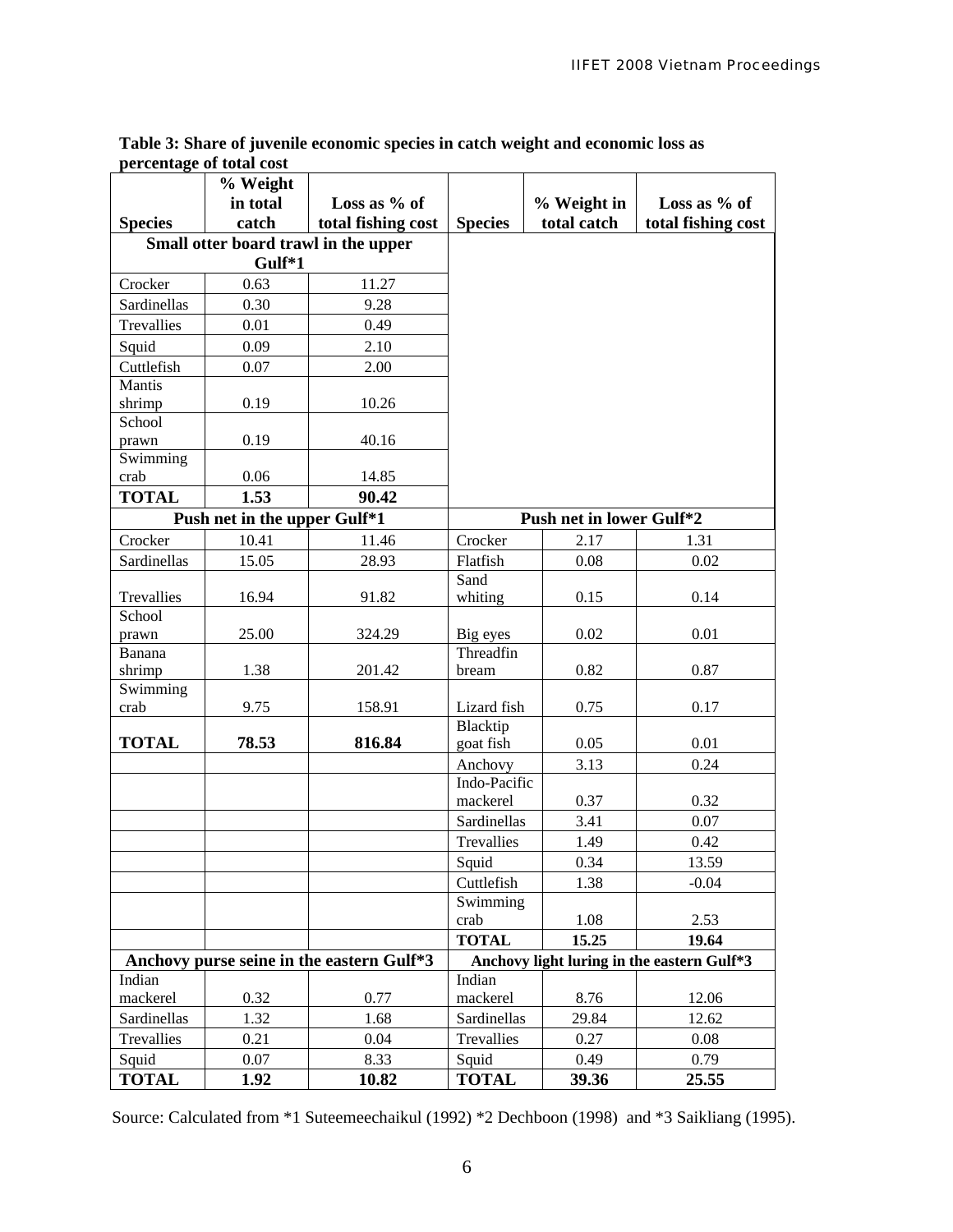# **COST AND RETURNS OF SELECTED GEARS IN 2004**

In Table 4, cost and returns per day of small otter board trawler in the upper Gulf, push net in the upper Gulf and the lower Gulf were given. Small otter board trawler in the upper Gulf lost by Baht111/day. Main catch was trash fish (72.85%) including those juvenile economic species caught as trash fish. The major income earning, nonetheless was shrimp (82.21% of total cost).

For push net in the upper Gulf, the economic loss was as high as more than 8 times of the fishing cost. The highest loss was school prawn, followed by banana shrimp, swimming crab, trevallies, sadinellas and crocker. In term of percentage in total catch, the highest was school prawn (25.00%), followed by trevallies, sardinellas, crocker, swimming crab, and banana shrimp. In the lower Gulf the highest loss was squid and swimming crab while the highest weight were sardinellas, anchovy and swimming crab. The loss was only 19.84% of the total fishing cost, due to less resource abundance, in fishing ground as well as in time.

For anchovy purse seine in the eastern Gulf, the highest weight by catch was sardinellas (1.32%), followed by Indian mackerel, trevallies, and squid while in term of loss the highest was squid (8.33% from the total 10.82%) followed by sardinellas, Indian mackerel, and trevallies. The economic loss from anchovy light luring purse seine was higher being 25.55%. The highest loss was sardinellas (12.62%) and Indian mackerel (12.06%). In term of weight, by catches were 39.36% in total, mainly sardinellas (29.84%).

Accounting for economic loss due to forgone marketable size of juvenile economic species caught and sold as trash fish, fisheries in the Gulf of Thailand could not be profitable.

|                       | <b>Small otter board trawler</b> |         |         | $\sim$<br><b>Push netter</b> |         |           | <b>Push netter</b> |                          |        |
|-----------------------|----------------------------------|---------|---------|------------------------------|---------|-----------|--------------------|--------------------------|--------|
|                       | in upper Gulf                    |         |         | in upper Gulf                |         |           | in lower Gulf      |                          |        |
|                       |                                  | $%$ of  | %of     |                              | $%$ of  | %of       |                    | $%$ of                   |        |
| <b>Item</b>           | $\mathbf{B}$ day                 | catches | TC      | $\mathbf{B}$ day             | catches | <b>TC</b> | $\mathbf{B}$ day   | catches                  | %of TC |
| <b>Total cost</b>     | 4,838                            |         | 100.00  | 10,134                       |         | 100.00    | 7,102              |                          | 100.00 |
| fixed cost            | 127                              |         | 2.61    | 235                          |         | 2.32      | 235                |                          | 3.31   |
| variable cost         | 4,712                            |         | 97.39   | 9,899                        |         | 97.68     | 6867               |                          | 96.69  |
| <b>Total revenue</b>  | 4,727                            |         | 97.71   | 12,065                       |         | 119.06    | 7,658              |                          | 107.84 |
| trash fish            | 750                              | 72.85   | 15.50   | 1,631                        | 71.53   | 16.09     | 1,250              | 77.76                    | 17.60  |
| shrimp                | 3,977                            | 27.15   | 82.21   | 7,185                        | 13.93   | 70.90     | 3,667              | 10.78                    | 51.63  |
| sergistid             |                                  |         | 0.00    | 1,135                        | 5.12    | 11.20     |                    | $\overline{\phantom{0}}$ | 0.00   |
| squid                 | -                                |         | 0.00    | 979                          | 7.30    | 9.66      | 700                | 4.12                     | 9.86   |
| others                |                                  |         | 0.00    | 1,135                        | 2.12    | 11.20     | 2,042              | 7.34                     | 28.75  |
| <b>Fishing profit</b> | (111)                            |         | $-2.29$ | 1,931                        |         | 19.06     | 557                |                          | 7.84   |

**Table 4 Cost and return per day of selected fishing vessels in 2004** 

Source: Calculated from Tokrisna et al (1 and 2)

Push netter in the upper Gulf was still profitable in 2004. The profit was 19.06% of total cost or Baht 1,931/day while 71.53% of the catches were trash fish. The main income earning was also from shrimp (70.90%).